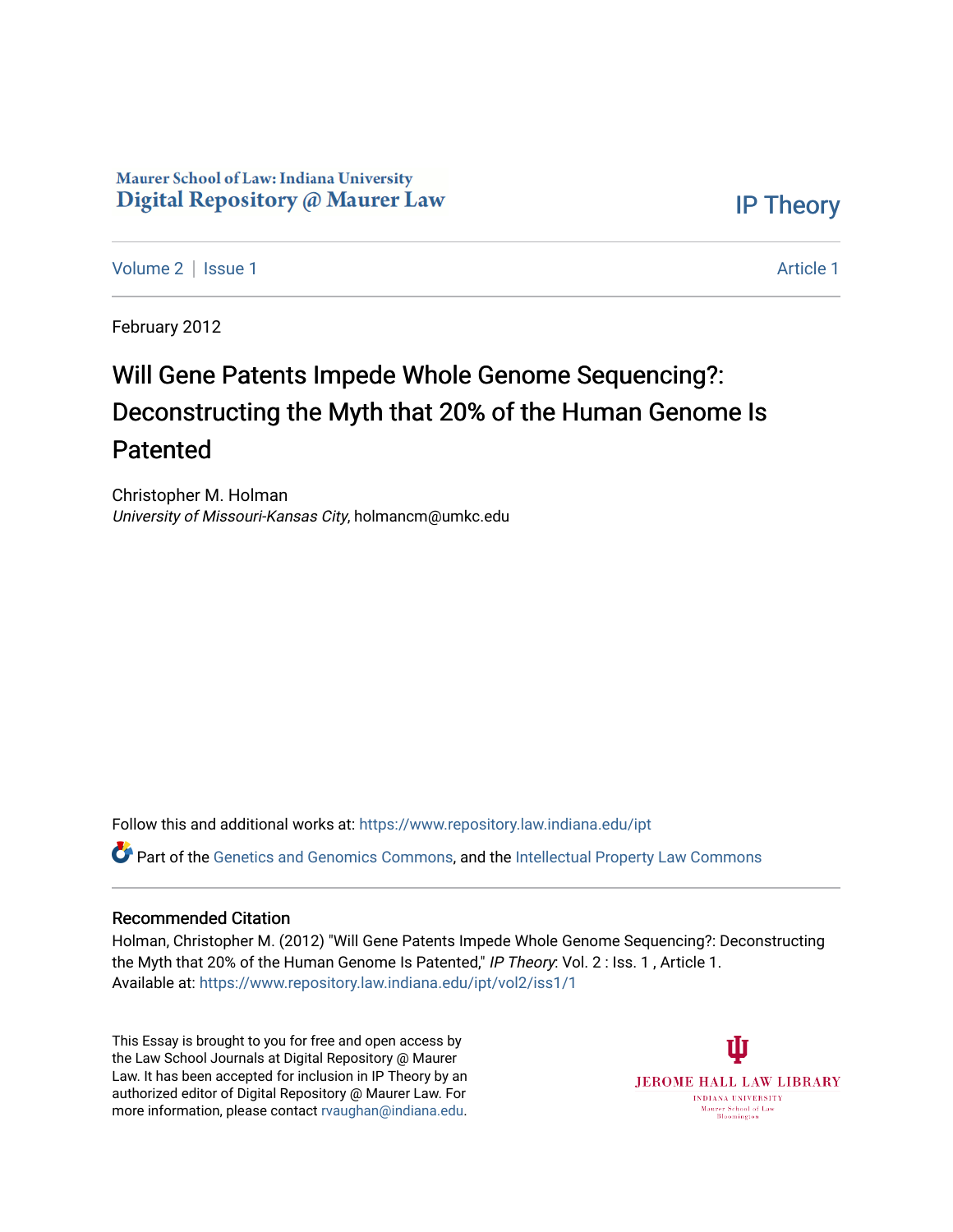

# Will Gene Patents Impede Whole Genome Sequencing?: Deconstructing the Myth that 20% of the Human Genome Is Patented

Christopher M. Holman\*

During oral arguments before the Court of Appeals of the Federal Circuit in *Association Ior Molecular Pathology v. U.S. Patent and Trademark Office (AMP v. PTO)*, a high-profile lawsuit challenging the validity of so-called "gene patents," Judge Bryson asked the attorney representing Myriad Genetics (owner of the specific patents under attack) whether the company's patents would be infringed by the sequencing of an individual's genome.<sup>1</sup> The attorney did not seem to have previously considered the question, but ventured that in his view whole genome sequencing (WGS) would not constitute infringement because Myriad's patent claims are directed towards isolated genes, not the entire chromosome.<sup>2</sup> Later during the proceedings, the ACLU attorney representing the plaintiffs begged to differ, offering up his opinion that Myriad's gene patents, particularly claims directed to "isolated DNA that codes for the BRCA polypeptide," would in fact be infringed by WGS.<sup>3</sup>

The question of whether Myriad's patents would be infringed by WGS is entirely hypothetical—no one has ever been sued for infringing a human gene patent based on the sequencing of an individual gene, let alone an entire genome.<sup>4</sup> But Judge Bryson is understandably concerned with the policy implications of *AMP v. PTO*, and his question reflects a widely held perception that gene patents threaten to substantially impede the implementation not only of WGS, but of other genetic diagnostic technologies that simultaneously test for variations in multiple human genes.

<sup>\*</sup>Associate Professor of Law, University of Missouri – Kansas City

<sup>1.</sup> Oral Argument at 11:02, Ass'n for Molecular Pathology v. U.S. Patent & Trademark Office, No. 2010-1406 (Fed. Cir. July 29, 2010), *available at* http://www.cafc.uscourts.gov/oral-argumentrecordings/search/audio.html.

<sup>2.</sup> *Id.*

<sup>3.</sup> *Id.* at 34:40.

<sup>4.</sup> *See generally* Christopher M. Holman, *Trends in Human Gene Patent Litigation*, 322 SCI. 198 (2008) [hereinafter Holman, *Trends in Human Gene Patent Litigation*]; Christopher M. Holman, *The Impact of Human Gene Patents on Innovation and Access: A Survey of Human Gene Patent Litigation*, 76 UMKC L. REV. 295 (2007) [hereinafter Holman, *The Impact of Human Gene Patents*].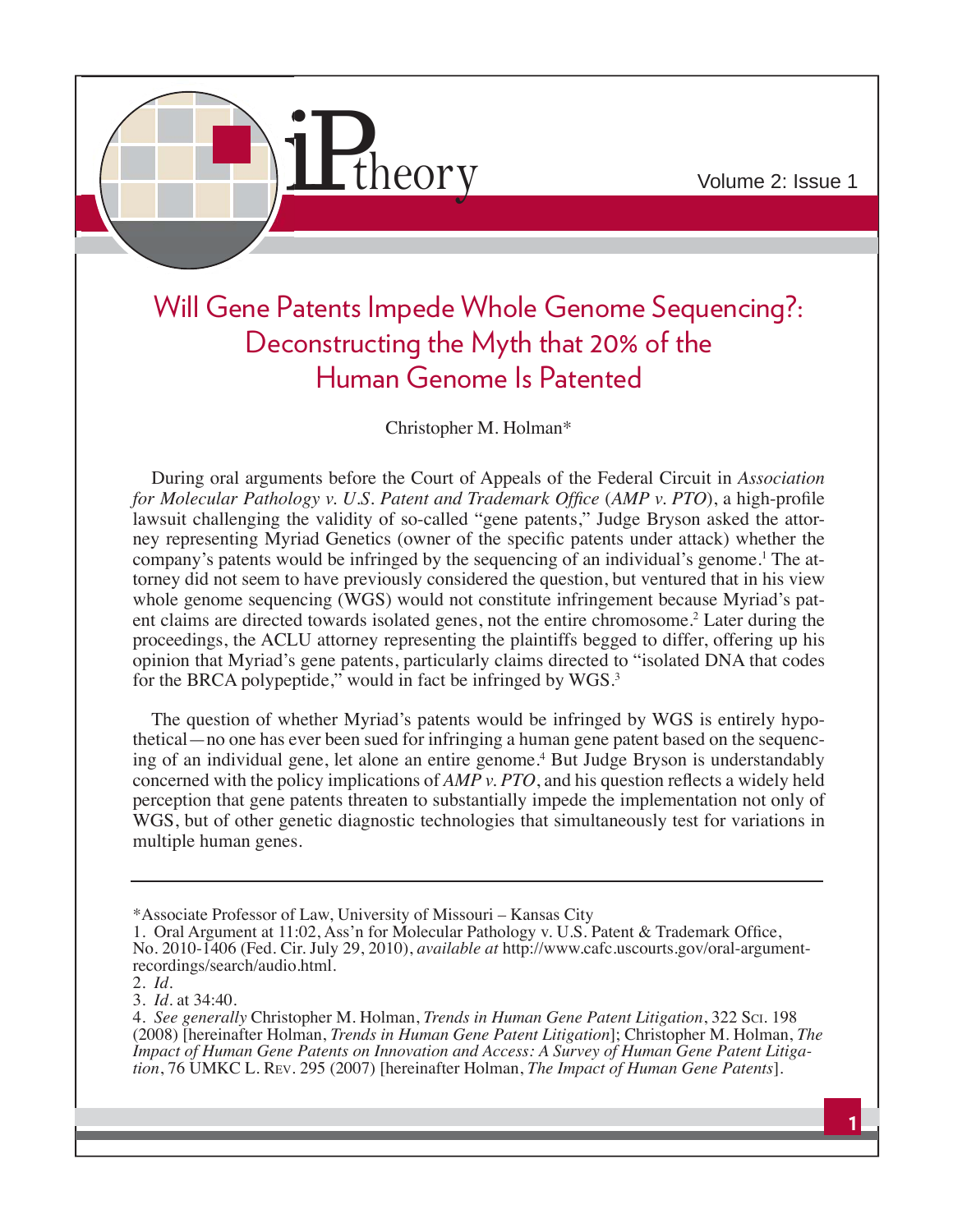To a large extent, the fear that gene patents might prove an obstacle to WGS arises from a widely held belief that 20% of human genes are "patented," and that as a consequence those engaged in developing and implementing WGS will be forced to either obtain licenses under a large number of gene patents, which would be prohibitively expensive and time-consuming, or risk a substantial threat of being sued for patent infringement by a host of gene patent owners. For example, Judge Bryson specifically indicated that his inquiry into the preclusive effect of gene patents on personal WGS was prompted by the concern that sequencing a person's genome might require obtaining licenses to hundreds or even a thousand gene patents.<sup>5</sup>

The notion that access to 20% of human genes is effectively precluded by gene patents has become something of an urban legend, and is routinely cited as fact, often without any supporting reference.<sup>6</sup> However, a review of the literature reveals that the idea stems from a single study by Jensen and Murray published in 2005 (referred to hereafter as "the Study") which purports to map the "intellectual property landscape of the human genome."<sup>7</sup> In this article, I deconstruct the Study and explain why it in no way supports a conclusion that 20% of human genes are "patented," or that WGS will result in the infringement of a plethora of gene patents. To the contrary, my analysis of the claims in a large sampling of the patents identified in the Study as "gene patents" indicates that the fear that gene patents will impede WGS has, in all likelihood, been greatly overstated.

#### **Deconstructing the Jensen/Murray Study**

Although Jensen and Murray state in their article that "20% of human genes are *explicitly claimed* as U.S. IP,"8 their supporting online materials make clear that what they actually did was identify issued U.S. patents in which a human gene sequence, or the protein encoded by human gene sequence, was *explicitly mentioned* in the patent claims.<sup>9</sup> The critical distinction between a gene being "claimed" versus a gene being "mentioned" in a patent claim has apparently been lost on those who assume that the Study shows that 20% of human genes are patented. The mere fact that a patent claim mentions a gene sequence (or the protein encoded by it) in no way implies that the patent completely precludes access to the gene, nor does it warrant an assumption that sequencing the gene would result in patent infringement.

<sup>5.</sup> Oral Argument, *supra* note 1, at 11:51.

<sup>6.</sup> *See, e.g.*, Sam Kean, *The Human Genome (Patent) Project*, 331 SCI. 530 (2011) (making unsupported assertion that 20% of human genes are patented).

<sup>7.</sup> Kyle Jensen & Fiona Murray, *Intellectual Property Landscape of the Human Genome*, 310 SCI. 239 (2005).

<sup>8.</sup> *Id.* at 239.

<sup>9.</sup> More specifically, they conducted an automated search to identify all US patents reciting the canonical term "SEQ ID NO." in the claims, and wherein the "SEQ ID NO." term is used in conjunction with a specific genetic sequence corresponding to a known human gene. Kyle Jensen & Fiona Murray, *Supporting Online Material for Intellectual Property Landscape of the Human Genome*, SCI. (Oct. 14, 2005), http://www.sciencemag.org/cgi/data/310/5746/239/DC1/1.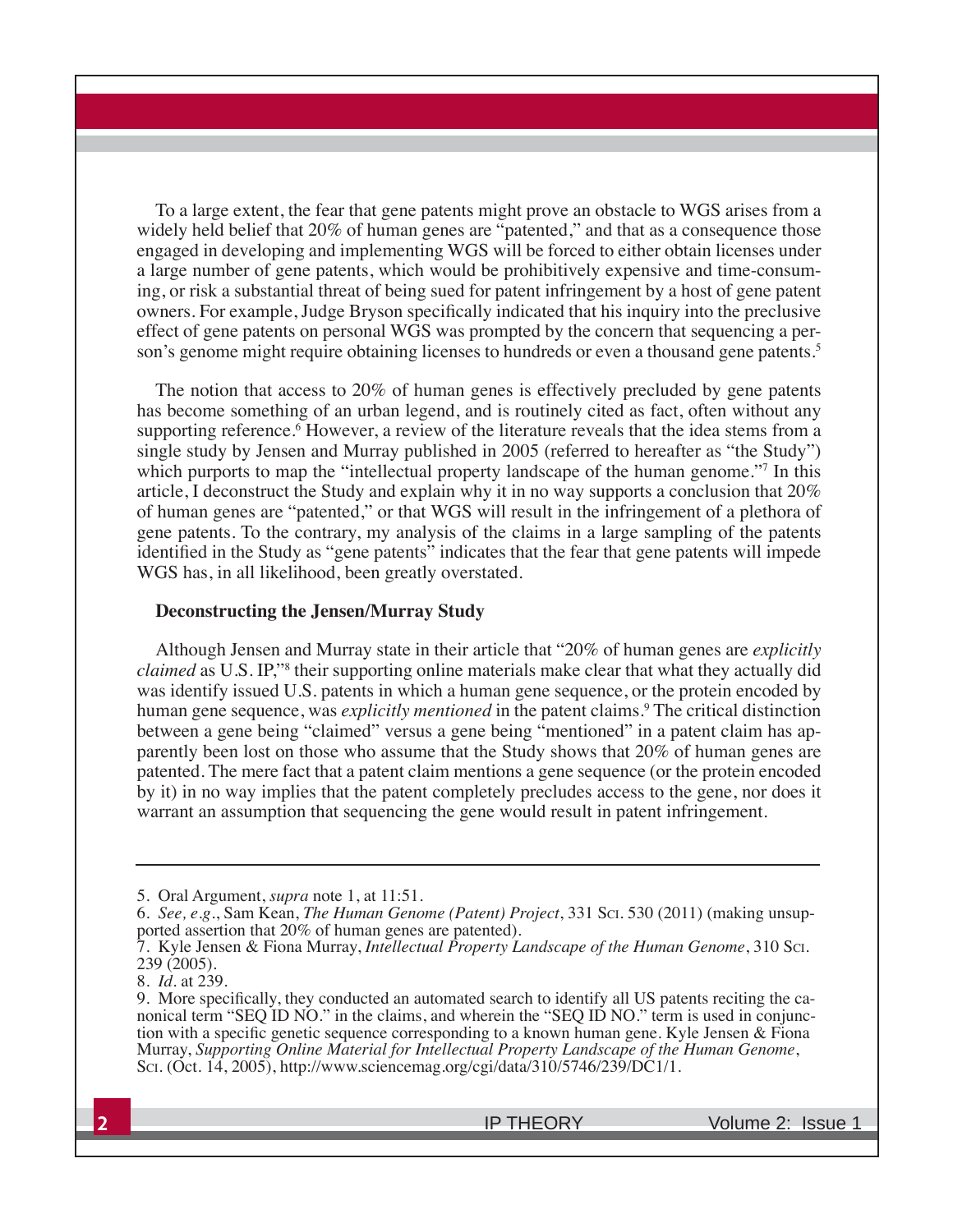In order to better understand the actual significance of the Study, and more generally the potential preclusive effect of gene patents on WGS, I analyzed the claims from a random sampling of 533 of the 4270 patents identified as "gene patents" in the Study.<sup>10</sup> The 533 selected patents span the entire temporal range of the Murray and Jensen data set, from some of the earliest patents, issued in 1993, to the most recent issued in 2005 (the year they conducted the Study).<sup>11</sup> After reviewing the patent claims, I assigned the patents to three relevant (and sometimes overlapping) categories based on the nature of the subject matter encompassed by the claims.

To summarize, Category I comprises the substantial number of patents in the sampling that do not include a single claim that could, under any circumstance, be infringed by any form of genetic testing, including not only genetic testing that involves DNA sequencing, but more generally other methods, such as those that involve measuring gene expression by RNA hybridization. Category II comprises patents that include one or more product claims that purport to encompass a DNA molecule corresponding in sequence to at least some portion of a human gene. Category III comprises patents with one or more method claims that appear to have at least some potential for being infringed by some form of genetic testing, although not necessarily by DNA sequencing. A more detailed discussion of the patents falling within the three categories is provided below.

As a preliminary matter, it is important to recognize that interpreting patent claims outside the context of patent infringement litigation is a notoriously unpredictable process, and as a practical matter it is generally impossible to definitively state the precise scope of the subject matter covered by the claims in these patents. The vagaries of claim interpretation have been well documented, and are reflected in the high rate at which the Court of Appeals of the Federal Circuit reverses the claim interpretation rulings of district courts (and it is not uncommon for the Federal Circuit judges to disagree amongst themselves as to the proper interpretation of a claim).<sup>12</sup> Indeed, the ambiguity of the scope of coverage defined by a patent has led some, including at times the Federal Trade Commission, to characterize patents as nothing more than "probabilistic" property rights.13 The uncertainty is especially pronounced

<sup>10.</sup> Kyle Jensen generously provided me with a spreadsheet listing all of the patents identified in their study, and granted me permission to post the data on the Internet. It is available through Google documents at https://spreadsheets.google.com/spreadsheet/ccc?key=0At\_llJGo9WK0dG00 dUh4WXlNcm5UeFpKcTNtMEhraVE&hl=en\_US.

<sup>11.</sup> The supporting online materials for this article provide the entire list of patents identified in the Study, as well as a list of the patents I specifically analyzed. The sampling excludes patents assigned to Incyte, which were studied separately, as discussed below.

<sup>12.</sup> *See* David L. Schwartz, *Practice Makes Perfect? An Empirical Study of Claim Construction Reversal Rates in Patent Cases*, 107 MICH. L. REV. 223 (2008); Phillips v. AWH Corp., 415 F.3d 1303 (Fed. Cir. 2005) (en banc).

<sup>13.</sup> Petition for Writ of Certiorari at 16-17, FTC v. Schering-Plough Corp., 126 S. Ct. 2929 (2006) (No. 05-273) (citing Mark A. Lemley & Carl Shapiro, *Probabilistic Patents*, J. ECON. PERSP., Spring 2005, at 75), *available at* http://www.ftc.gov/os/2005/08/050829scheringploughpet.pdf; *see also* Christopher M. Holman, *Do Reverse Payment Settlements Violate The Antitrust Laws?*, 23 SANTA CLARA COMPUTER & HIGH TECH. L.J. 489, 532-33 (2007).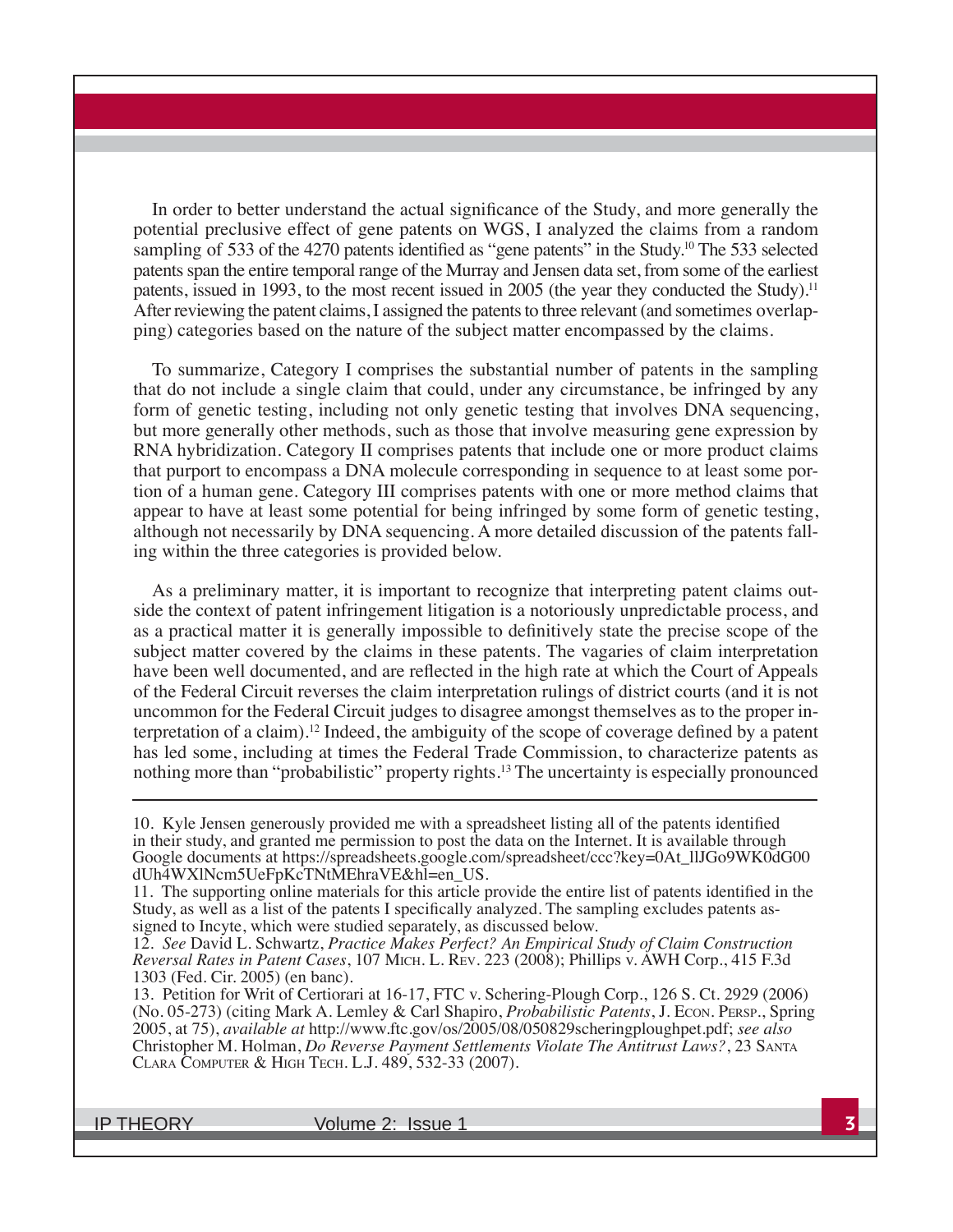with respect to gene patents, which have rarely been litigated, particularly in the context of genetic testing. As a consequence, there is little guidance to be found in the case law.14 This explains why Judge Bryson was unsure whether individual WGS would infringe Myriad's claims, and the two attorneys could plausibly give diametrically opposite answers—in fact, nobody knows for sure.

 Nonetheless, the scope of patent claims is delimited by their text, and language used to claim an invention can only be stretched so far. As explained below, it is clear from a facial reading of the claims that many of the "gene patents" identified in the Study would not be infringed by DNA sequencing under any plausible interpretation. In fact, while some of the patents might be deemed infringed by some forms of DNA sequencing, there is reason to believe that few if any of the patents analyzed include claims that a court would necessarily find valid and infringed by all forms of DNA sequencing. Modes of sequencing that do not require DNA amplification or synthesis, such as recently developed nanopore sequencing technologies, are particularly likely to avoid infringement.15

### **Category I: Patents That Would Clearly Not Be Infringed by Genetic Testing**

One hundred forty of the 533 patents in the sampling fall into Category I, including 96 that should not be characterized as "gene patents" under even the most expansive interpretation of this amorphous but widely used nomenclature. These patents are directed primarily towards proteins and methods of using proteins, and were spuriously identified as gene patents by the methodology employed in the Study because the amino acid sequence of the protein was referenced in the claim by a "SEQ ID NO." that also happened to be associated with the gene encoding the protein.16

Category I also includes 44 patents that mention DNA sequences, and thus might plausibly be characterized as gene patents, but that clearly would not be infringed by any form of genetic testing. Some of these patents were flagged in the Study because they have claims directed towards cells or organisms that have been genetically modified by the introduction

<sup>14.</sup> *See* Holman, *Trends in Human Gene Patent Litigation*, *supra* note 4; Holman, *The Impact of Human Gene Patents*, *supra* note 4.

<sup>15.</sup> W. Nicholson Price II, *Unblocked Future: Why Gene Patents Won't Hinder Whole-Genome Sequencing and Personalized Medicine*, 33 CARDOZO L. REV. (forthcoming 2012), *available at* http:// ssrn.com/abstract=1914560.

<sup>16.</sup> Since 1990, the PTO has required patent applicants to identify most protein and DNA sequences by means of a sequence ID number, using the canonical term "SEQ ID NO." The Study identified patents having claims that include the term "SEQ ID NO.," and wherein the SEQ ID NO. was associated with a known human gene. However, sometimes the same SEQ ID NO is used to refer not only to the gene sequence, but also the amino acid sequence of the protein encoded by the gene, which led to these spurious hits. An example of a patent misidentified as a gene patent in the Study owing to a claim identifying a protein sequence by SEQ ID NO. is U.S. patent number 5,843,888 (Claim 1: "A non-naturally occurring mutant human hemoglobin wherein the valine residue at position 96 of the alpha chain (SEQ ID NO: 1) is replaced by a tryptophan residue.").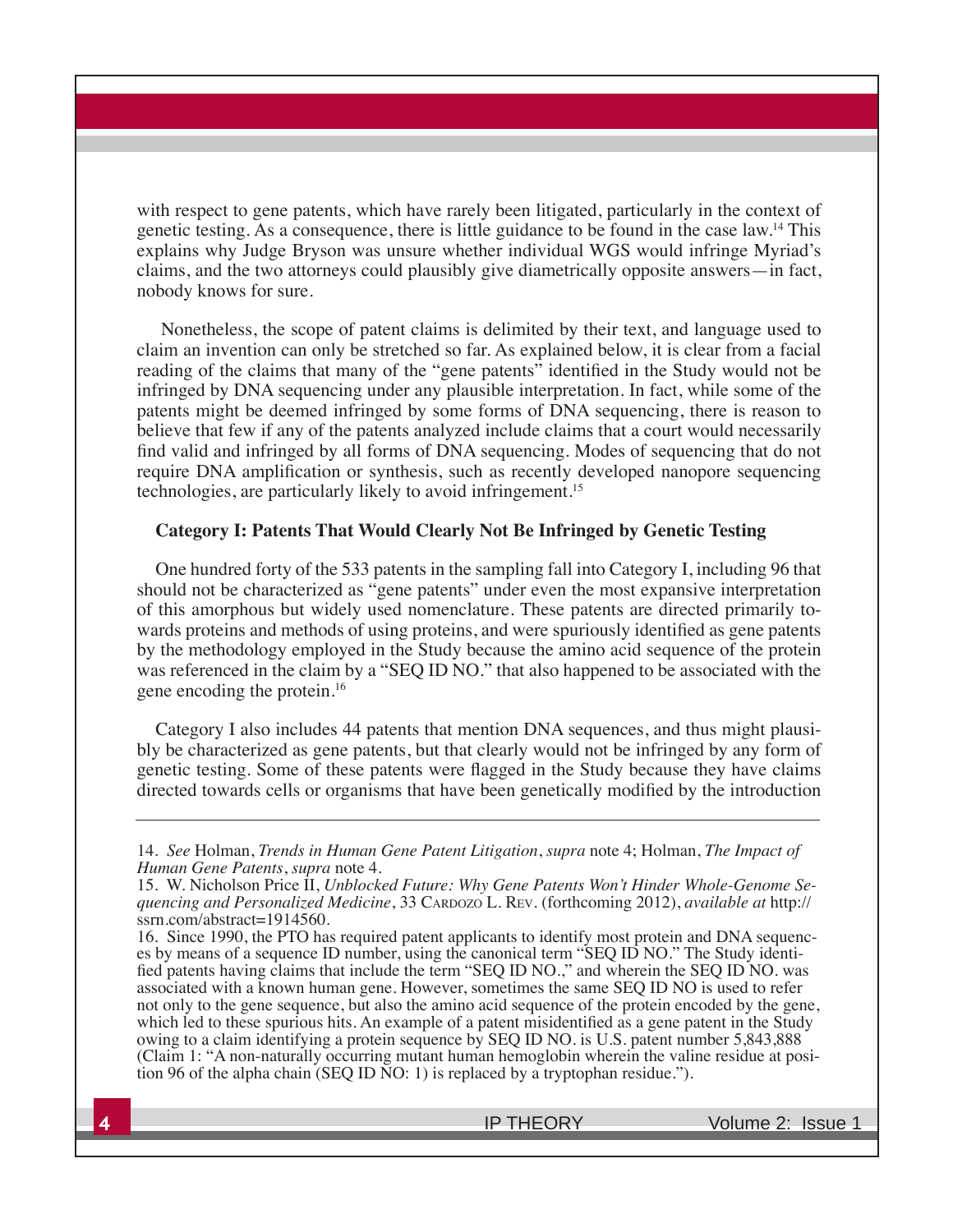of a DNA sequence encoding a human gene.17 Others are directed towards a fusion gene (man-made recombinant constructs made by fusing together gene sequences in a manner that does not occur in nature), or a vaccine, or a specific complex between a DNA molecule and a protein.<sup>18</sup> Some of the patents in this category are directed towards specific methods of using or analyzing DNA, but were classified as gene patents solely because they include a dependent claim covering use of the method in connection with a specific human gene sequence.<sup>19</sup>

While none of these 140 patents in Category I could be infringed by genetic testing or WGS, they were all tallied as gene patents in the Study. As a result, all of the genes corresponding to the DNA and protein sequences referenced in the claims were classified as "patented," thus contributing to the myth that 20% of human genes are patented.

#### **Category II: Patents with Product Claims Covering DNA Molecules**

Three hundred sixty-six of the 533 patents fall into Category II, which comprises any patent that includes at least one product claim that covers a DNA molecule having a sequence that Jensen and Murray found to be associated with a naturally occurring human gene, or some portion thereof. These are the quintessential human gene patents that most people probably envision when they think of genes being patented, and many have apparently jumped to the conclusion that such patents would necessarily be infringed by any testing or use of the "claimed" gene.<sup>20</sup> But this is an unwarranted assumption. These patents claim molecules, not genes *per se*, and would only be infringed by a DNA sequencing methodology that necessarily entails "making or using" the DNA molecule defined by the claim.<sup>21</sup>

For example, claims to DNA molecules having the sequence of a naturally occurring human gene are almost invariably limited to forms of the DNA that are isolated, purified, and/or recombinant (of these limitations, "isolated" appears to be by far the most commonly used).

<sup>17.</sup> *See, e.g.*, U.S. Patent Nos. 5,861,310 and 5,932,780.

<sup>18.</sup> *See, e.g.*, U.S. Patent Nos. 5,712,121; 6,537,594; and 5,670,621.

<sup>19.</sup> *See, e.g.*, U.S. Patent No. 5,821,089 (Claim 1: "A method of incorporating an amino acid analog into at least one polypeptide produced by a cell selected from the group consisting of prokaryotic cell and eukaryotic cell comprising: providing a cell selected from the group consisting of a prokaryotic cell and eukaryotic cell; providing hypertonic growth media containing at least one amino acid analog selected from the group consisting of trans-4-hydroxyproline and 3-hydroxyproline; and contacting the cell with the growth media wherein the at least one amino acid analog is assimilated into the cell and incorporated into at least one polypeptide.").

<sup>20.</sup> *See, e.g., Stifling or Stimulating–The Role of Gene Patents in Research and Genetic Testing: Hearing Before the Subcomm. on Courts, the Internet, and Intellectual Prop. of the H. Comm. on the Judiciary*, 110th Cong. 38-41 (Oct. 30, 2007) (statement of Dr. Mark Grodman, CEO of Bio-Reference Laboratories, Inc.), *available at* http://judiciary.house.gov/hearings/pdf/Grodman071030. pdf.

<sup>21.</sup> Christopher M. Holman, *Gene Patents Under Fire: Weighing the Costs and Benefits*, *in* Bio-TECHNOLOGY AND SOFTWARE PATENT LAW: A COMPARATIVE REVIEW OF NEW DEVELOPMENTS (Emanuela Arezzo & Gustavo Ghidini eds., forthcoming 2011).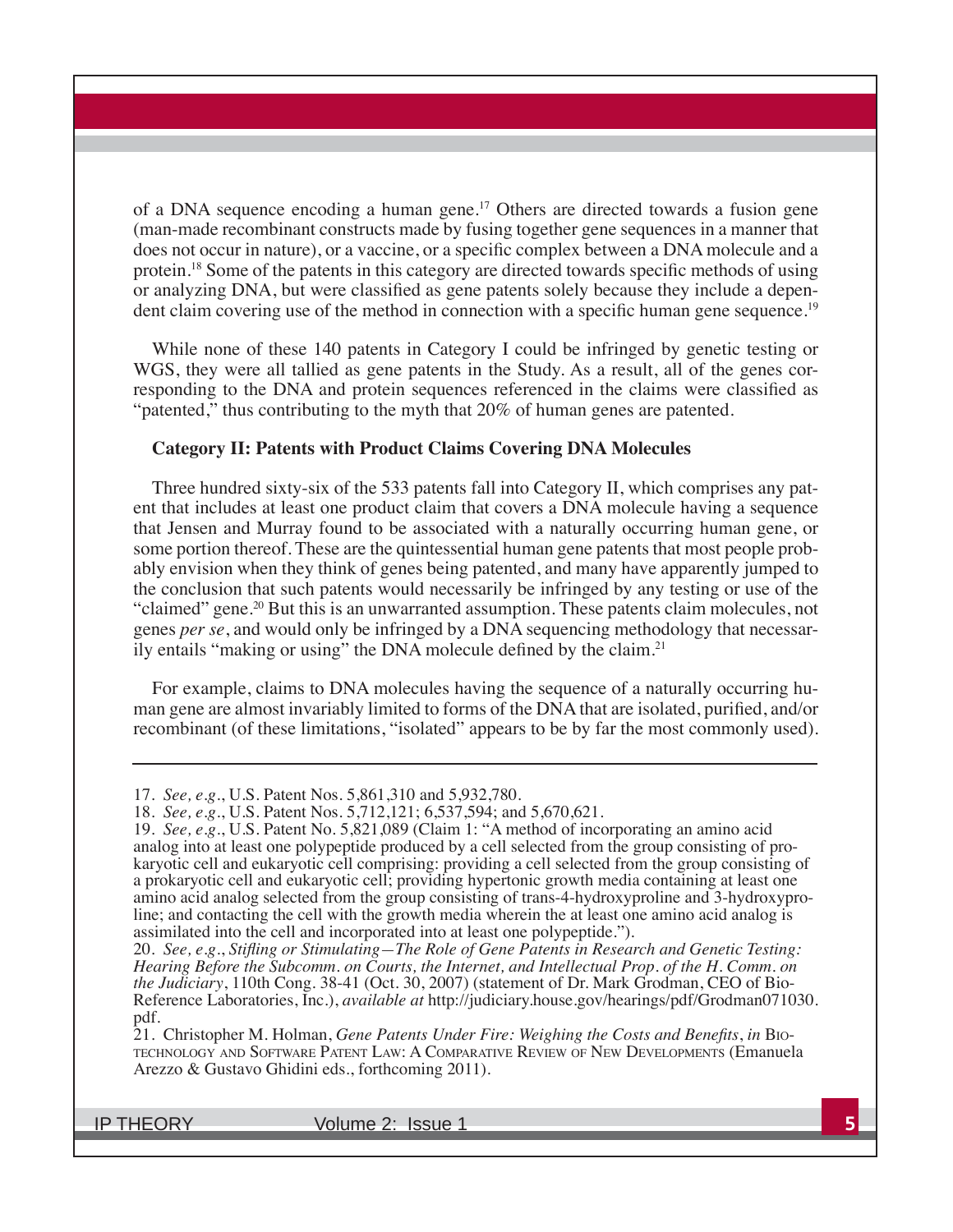The inclusion of these limitations is critical—it is generally accepted that a DNA molecule cannot be claimed in a manner that would cover the molecule as it exists in nature, e.g., as a gene residing in its normal location on a human chromosome.<sup>22</sup> DNA sequencing will only constitute infringement of a claim to an isolated DNA molecule if the sequencing methodology involves the isolation of the entire DNA molecule as defined by the claim. To my knowledge, after extensive research, no court has ever interpreted a claim to an isolated or purified DNA molecule so broadly, and such a claim has never been found infringed by DNA sequencing. In fact, there are judicial decisions that, while not directly on point, suggest that a court might very well interpret a claim to isolated DNA in a relatively narrow manner such that it would not be infringed by at least some forms of DNA sequencing, particularly certain next-generation technologies that do not require the amplification of DNA.<sup>23</sup>

In normal parlance, isolation of a naturally occurring molecule arguably implies not only separating it from its native context, but doing so in a manner that results in some sort of stable preparation in which the isolated molecule is known to be present, and thus available for retrieval and further processing or use at a later time. In the judicial decisions that are conventionally cited for the proposition that isolated biomolecules are patentable, the patent was invariably based on the inventor's successful development of a stable preparation comprising the isolated biomolecule.<sup>24</sup> Gene patents claiming isolated DNA molecules are generally based on the physical isolation of the DNA molecule in a form that can be accessed for further processing or study.

A Dutch court recently took this approach in interpreting a claim broadly reciting an isolated gene, rejecting the patent owner's argument that the claim encompasses any DNA sequence removed from its natural environment, and concluding that "the average person skilled in the art would understand the term isolated DNA as DNA that has been retrieved from the cell (core) of an organism for further treatment in a manner as is usual in the relevant profession."25 Based on this interpretation, this gene patent claim was found not to be infringed, illustrating that gene patents do not necessarily cover all recombinant uses of the claimed gene.<sup>26</sup>

22. Utility Examination Guidelines, 66 Fed. Reg. 1092 (January 5, 2001).

23. *See, e.g.*, Synaptic Pharm. Corp. v. MDS Panlabs, Inc., 265 F. Supp. 2d 452 (D.N.J. 2002). 24. Parke-Davis & Co. v. H. K. Mulford Co., 189 F. 95, 103 (S.D.N.Y. 1911) (purified adrenaline for use as drug held patentable); In re Bergstrom, 427 F.2d 1394, 1397, 166 (C.C.P.A. 1970) (prostaglandin from human prostate gland isolated in pure crystalline form held patentable). 25. Monsanto Tech. LLC v. Cefetra B.V., No. 249983/ HA ZA 05-2885, at ¶4.3 (Hague Dist. Ct. 2008) (Neth.), *translation at* http://holmancm.googlepages.com/CefetraEUBiotechDirective.pdf; *see also* Case C-428/08, Monsanto Tech. LLC v. Cefetra BV (E.C.J. July 6, 2010), http://eur-lex. europa.eu/LexUriServ/LexUriServ.do?uri=CELEX:62008CJ0428:EN:HTML; Chris Holman, *Monsanto v. Cefetra: EU Court of Justice Limits Scope of Patent Protection Available to Gene Sequences*, HOLMAN'S BIOTECH IP BLOG (July 9, 2010), http://holmansbiotechipblog.blogspot.com/2010/07/ monsanto-v-cefetra-eu-court-of-justice.html.

26. *See also* Christopher M. Holman, *Learning from Litigation: What Can Lawsuits Teach Us About the Role of Human Gene Patents in Research and Innovation?*, 18 KAN. J.L. & PUB. POL'Y 215 (2009) (identifying multiple instances wherein an asserted human gene patent was found not to have been infringed).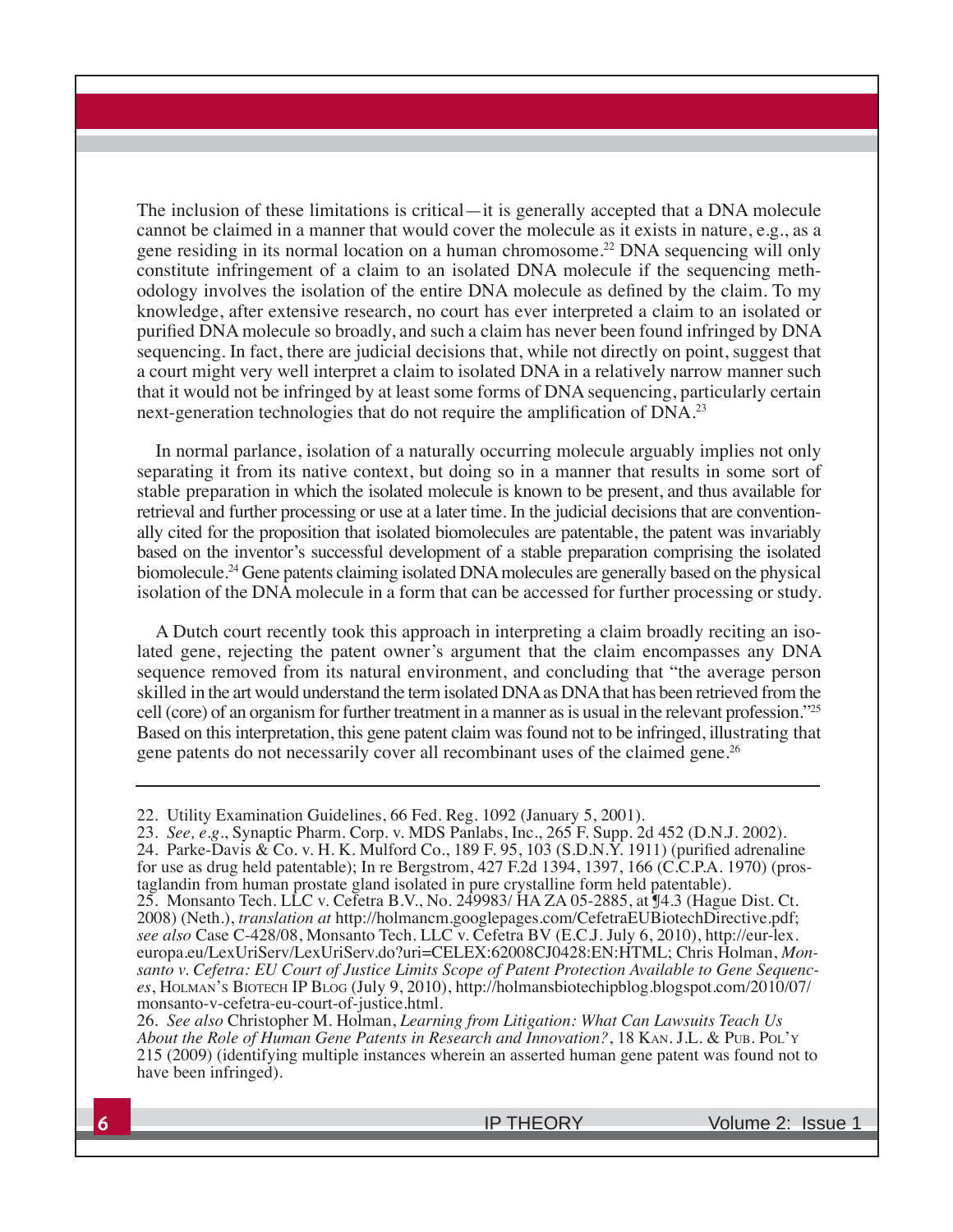If a court were to interpret a limitation such as "isolated" in this relatively narrow manner, it seems doubtful that all forms of DNA sequencing would be found infringing. Large-scale DNA sequencing methodologies, such as those that would be applied to the sequencing of entire genomes, generally do not require the "isolation" of defined preparations of DNA. This is particularly the case with respect to some of the next-generation sequencing technologies. For example, the Pacific Biosciences gene sequencing technology relies on the observation of DNA synthesis as it occurs on an immobilized DNA polymerase, thus requiring no discernible isolation of defined DNA molecules.<sup>27</sup> It is far from clear that the transient "isolation" that might occur during the course of sequencing via the Pacific Bioscience's technology, or by means of other next-generation sequencing technologies such as nanopore technology,<sup>28</sup> would suffice to establish infringement.

In order for all modes of DNA sequencing to result in infringement of claims to isolated DNA molecules, the term "isolated" would have to be given a very broad interpretation, so as to basically encompass any form of DNA existing in a form distinct from its native environment. The Dutch court mentioned above rejected such a broad interpretation, but that does not mean that a U.S. court might not reach a different outcome, at least with respect to some claims directed to isolated DNA molecules. In fact, the district court in *AMP v. PTO* adopted a very broad interpretation for "isolated" in the Myriad patent claims, apparently based on a definition of the term in the corresponding patent specifications.<sup>29</sup> But the court appears to have devoted little attention to that particular issue, and it is hard to say whether this definition would stand if challenged on appeal. Moreover, it does not necessarily mean that such a broad interpretation of "isolated" would be applied to DNA claims in general, particularly in different patents in which the specification defines the term "isolated" more narrowly, either explicitly or implicitly.

In any event, a broad interpretation of a term such as "isolated" could be a double-edged sword. In general, the broader a claim is interpreted the more likely it is to be invalidated by a court during litigation, for failure to comply with one or more requirements of patentability.<sup>30</sup> For example, in order to be patentable a claimed invention must be novel and nonobvious. The actual legal analysis would be quite complex, but the fundamental principle is straightforward: in general, subject matter that would infringe a patent claim after the patent issues will invalidate the patent if it occurred prior to the date of invention.

This implies that a claim reciting isolated, naturally occurring DNA, if interpreted very broadly, might prove vulnerable to invalidation based on activities that occurred prior to

<sup>27.</sup> *SMRT<sup>TM</sup> Technology*, PAC. BIOSCIENCES OF CAL., http://www.pacificbiosciences.com/smrt-biology/smrt-technology?page=1.<br>28. Price, *supra* note 15.

<sup>29.</sup> Ass'n for Molecular Pathology v. U.S. Patent & Trademark Office, 702 F. Supp. 2d 181 (S.D.N.Y. 2010).

<sup>30.</sup> F. Scott Kieff, *Patents for Environmentalists*, 9 WASH U. J.L. & POL'Y 307, 310-11 (2002) (explaining Judge Giles S. Rich's famous statement that "the stronger a patent the weaker it is and the weaker a patent the stronger it is").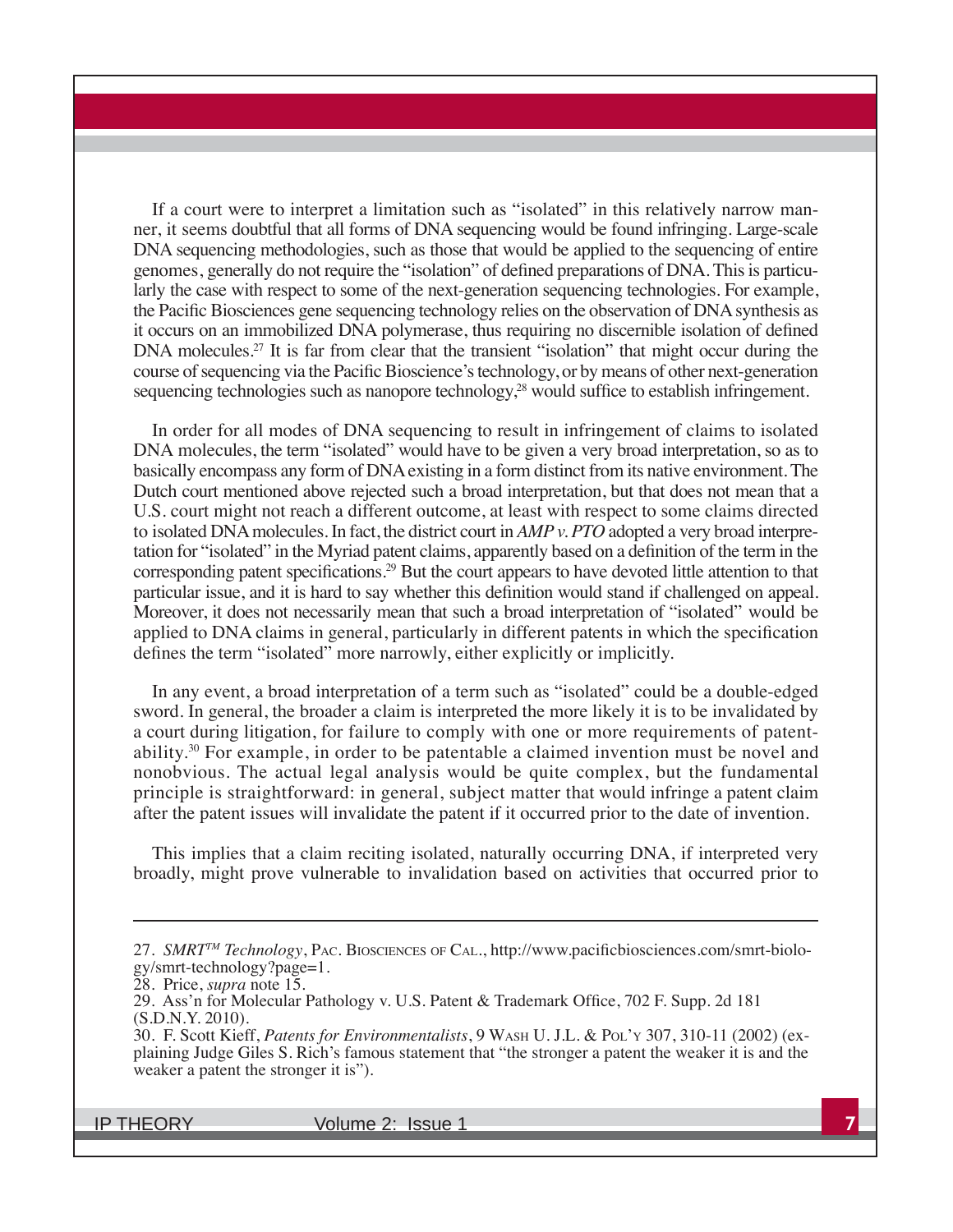the patent, such as electrophoretic separation of genomic DNA fragments (e.g., in Southern blotting), or the creation of genomic DNA libraries in vectors such as cosmids. Both of these techniques were widely used and reported long before any of these gene patents were filed, and inherently involve the isolation of large fragments of genomic DNA from their native environment. A full-blown legal analysis is beyond the scope of this paper, but the interested reader is directed to some recent Federal Circuit decisions clearly establishing that prior art need not explicitly describe a claimed feature of an invention in order to invalidate a claim covering subject matter inherently described in the prior art.31 The 2005 *In re Crish* decision is particularly on point because it unambiguously establishes that a prior art reference need not disclose the sequence of a DNA molecule in order to invalidate by anticipation.<sup>32</sup>

A very broad interpretation of terms such as "isolated" could also raise substantial validity issues under the enablement and written description requirements.<sup>33</sup> These doctrines have been increasingly invoked in recent years to prevent inventors from claiming "more than they invented," especially with respect to inventions based on fundamental biological discoveries.34 It is quite possible that if a claim were interpreted so broadly as to cover essentially any and all forms of a DNA molecule removed from its native context in the genome, a court would invalidate the claim under one of these doctrines.

Furthermore, even if a mode of DNA sequencing were found to necessarily entail the "isolation" (as that term is defined by a court) of a claimed DNA molecule, there are other limitations in many gene patent claims that would appear to preclude infringement by DNA sequencing. For example, many of the patents only include claims covering an isolated cDNA molecule encoding a full-length protein. Most genomic genes include introns (DNA sequences that do not encode part of the full-length protein), which would be present in any isolated DNA arising in the course of sequencing a human genome but which are absent from isolated cDNA. Consequently, an isolated DNA arising in the course of sequencing a human genome would avoid infringement of claims limited to full-length cDNA. My review of hundreds of gene patents indicates that most gene patents are based on the isolation and sequencing of cDNA, rather than genomic DNA, and thus should not be interpreted so broadly as to cover genomic DNA. The U.S. government apparently shares this view—during arguments before the Federal Circuit in *AMP v. PTO* an attorney representing the U.S. government stated that a "vast majority" of the claims to isolated DNA that have been issued

even though prior art did not disclose sequence of claimed DNA). 33. The statutory basis for the enablement and written description requirements is 35 U.S.C. § 112 (2006).

<sup>31.</sup> Cases applying the doctrine of "inherent anticipation" include *In re Cruciferous Sprout Litigation*, 301 F.3d 1343 (Fed. Cir. 2002), *Schering Corp. v. Geneva Pharms., Inc.*, 339 F.3d 1373 (Fed. Cir. 2003), and *SmithKline Beecham Corp. v. Apotex Corp.*, 403 F.3d 1331 (Fed. Cir. 2005). 32. In re Crish, 393 F.3d 1253 (Fed. Cir. 2004) (finding patent claim invalid for lack of novelty

<sup>34.</sup> Amgen, Inc. v. Chugai Pharm. Co., 927 F.2d 1200 (Fed. Cir. 1991); Ariad Pharms., Inc. v. Eli Lilly & Co., 560 F.3d 1366 (Fed. Cir. 2009).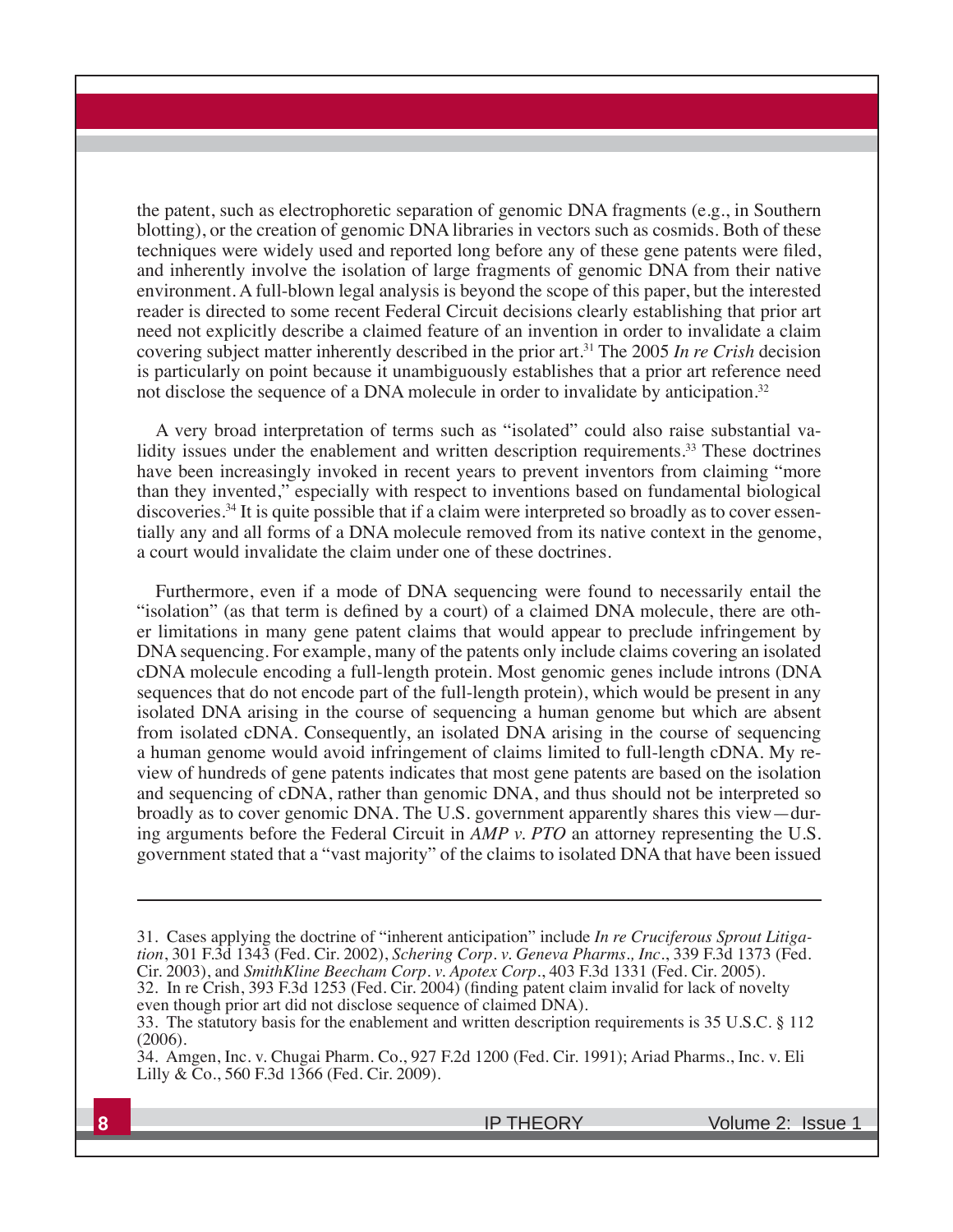by the PTO are to "cDNA, recombinant DNA, process claims and the like," and therefore would not cover genomic DNA (and thus, by implication, genome sequencing).<sup>35</sup>

In a large number of Category II patents, the DNA product claims only cover DNA encoding a full-length protein. Proteins are generally at least 100 (and typically several hundred or more) amino acids in length, which means that the claims would only cover DNA molecules at least 300 bases in length (and more often much longer). In practice, gene sequencing typically does not involve isolating the full-length gene as a single molecule, because only fragments of the full-length gene are physically sequenced. The sequence of the full-length gene is then determined by piecing together the sequence information for the fragments. For example, as Robert Cook-Deegan and I pointed out in an amicus brief filed in *AMP v. PTO*, conventional BRCA genetic testing involves amplifying and sequencing fragments of the fulllength gene (amplicons), and hence does not appear to infringe Myriad's patent claims that only cover DNA encoding the full-length BRCA protein.<sup>36</sup> Large-scale DNA sequencing protocols (of the type that would be used for WGS) can involve relatively short sequencing reads, which would only necessitate the isolation of relatively short fragments of genomic DNA, irrespective of how broadly the term "isolated" is interpreted. This is yet another reason to conclude that at least some forms of genomic DNA sequencing would not infringe many Category II patents.

On their face, the broadest Category II claims would appear to be those that explicitly claim any polynucleotide comprising a fragment of a gene sequence. These claims often purport to cover not only the isolated fragment, but any isolated DNA molecule that includes within its sequence the claim fragment, such as a larger fragment, the full-length genomic DNA, or even potentially a large stretch of genomic DNA encompassing the gene. In some cases, the fragments are relatively long, extending many hundreds of bases and thus not likely to be infringed by DNA sequencing of relatively short fragments of genomic DNA, as discussed above in connection with claims directed to full-length coding sequences. However, a relatively small but still substantial number of Category II patents include claims directed to quite small fragments. For example, one of the patents purports to cover any isolated DNA molecule comprising any sequence of 10 or more contiguous bases appearing in the claimed gene sequence.<sup>37</sup>

If interpreted broadly, these fragment claims might cover any form of genomic DNA sequencing that requires the isolation of fragments of genomic DNA as short as 10 or 15 bases in length. However, the sheer breadth of such a claim might also be its downfall—a recent article suggests that fragment claims of this type could be declared invalid based on anticipation by a large number of prior art DNA sequences falling within the scope of

<sup>35.</sup> Oral Argument, *supra* note 1, at 55:00.

<sup>36.</sup> Brief of Amici Curiae Christopher M. Holman and Robert Cook-Deegan in Support of Neither Party, Ass'n for Molecular Pathology v. U.S. Patent & Trademark Office, No. 2010-1406, 2011 WL 3211513 (Fed. Cir. July 29, 2011), *available at https://docs.google.com/fileview?id=0B9\_llJGo9W* K0OWVkYjg3NjItYzRjYi00ODIyLWIyMjAtYmJkZDQxMGZmYTZi&hl=en. 37. U.S. Patent No. 5,559,023.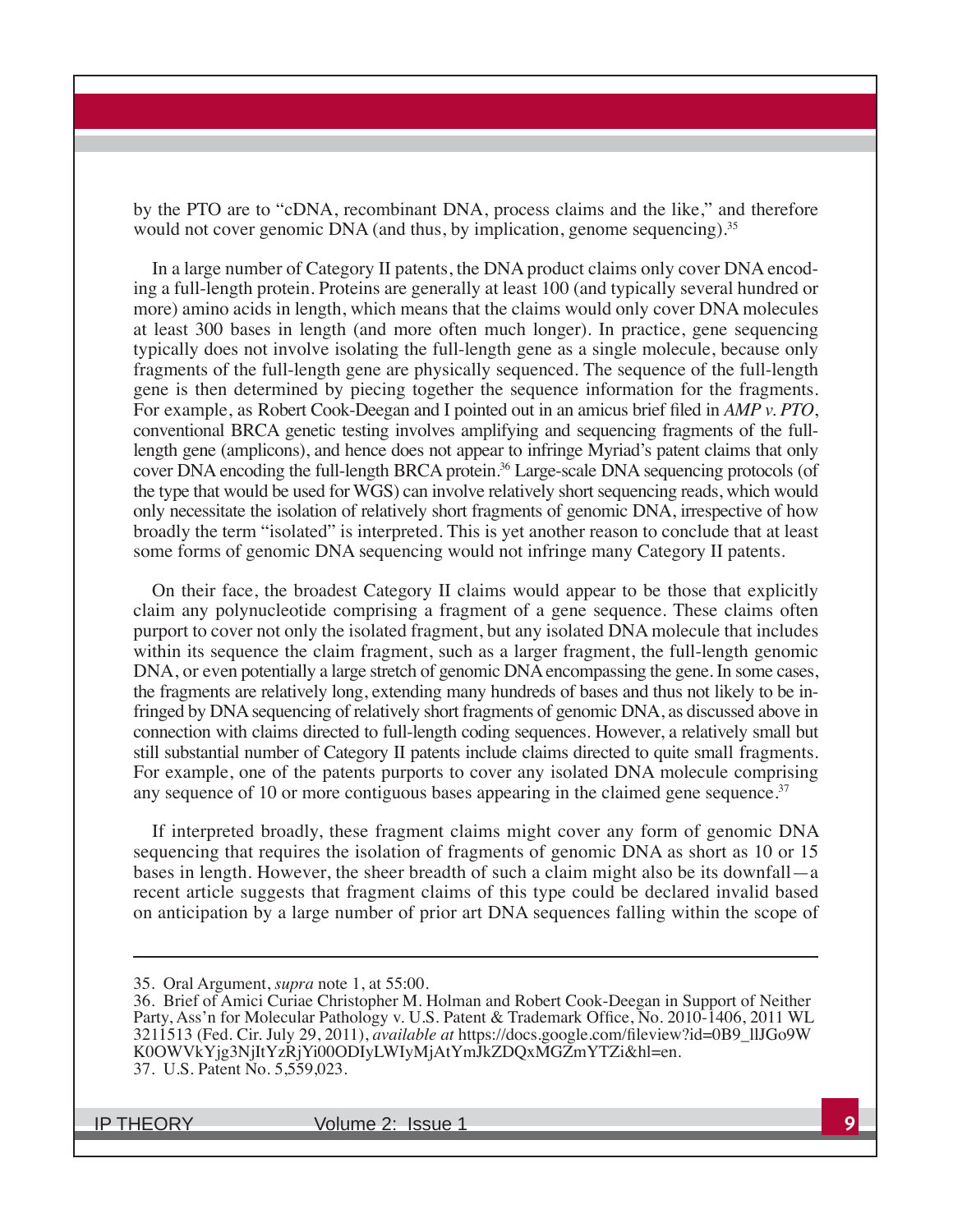the claim.38 The expansive breadth of the claim would also raise substantial issues of patentability under the enablement and written description doctrines, for claiming much more than the inventor actually invented.

In short, it is far from certain that any Category II patents would be infringed by all modes of DNA sequencing, particularly next-generation technologies that arguably do not involve isolation of the claimed DNA molecules. For a large number of these patents, particularly those directed towards cDNA and full-length genes, infringement by DNA sequencing would appear unlikely, if not entirely out of the question.

#### **Category III: Patents with Method Claims Potentially Infringed by Genetic Testing**

Category III comprises the 48 patents identified in the Study that include one or more process claims that could potentially be infringed by at least some form of genetic testing (defined broadly to include all forms of genetic testing, including methodologies that do not involve determining the sequence of genomic DNA). There is some overlap between Category II and Category III—21 of the patents analyzed include claims falling into both categories. And as was the case with Category II, it is facially apparent that some of the Category III patents could not possibly be infringed by any form of genomic DNA sequencing (even though the claim might be infringed by some form of genetic testing that does not involve genomic DNA sequencing).<sup>39</sup>

Most of the claims in the Category III included specific technical limitations that would appear to preclude infringement by at least some modes of DNA sequencing. For example, many of the claims are directed toward methods of testing for the presence of a specific genetic variation in an individual, and are limited to methods that involve determining its presence by detecting hybridization to a nucleic acid or probe. It seems likely a court would interpret many (if not all) of these claims as limited to methods of genetic testing that involve direct detection of the hybridization event, and thus not encompassing DNA sequencing methodologies that only incidentally involve DNA hybridization (e.g., in the course of PCR amplification).<sup>40</sup> The term "probe" is generally used to refer to a DNA molecule that incorporates a detectable label, such as a radioactive or fluorescent group, which would exclude much of the hybridization that occurs in the course of processing samples for DNA sequencing. Other claims in this category specifically require a PCR amplification step in order for there to be infringement, which would rule out DNA sequencing technologies that do not require PCR amplification, such as some next-generation technologies capable of sequencing a single DNA molecule.<sup>41</sup>

41. *See, e.g.*, PAC. BIOSCIENCES OF CAL., *supra* note 27; James Clarke et al., *Continuous Base Identification for Single-Molecule Nanopore DNA Sequencing*, 4 NATURE NANOTECHNOLOGY 265-70 (2009).

<sup>38.</sup> Thomas B. Kepler, Colin Crossman & Robert Cook-Deegan, *Metastasizing Patent Claims on* BRCA1, 95 GENOMICS 312 (2010).

<sup>39.</sup> For example, some of the patents only include claims reciting methods of analyzing the amount of RNA expressed from a gene, or other relatively limited methods that would not encompass DNA sequencing.

<sup>40.</sup> *See, e.g.*, U.S. Patent Nos. 5,580,727 and 5,756,288.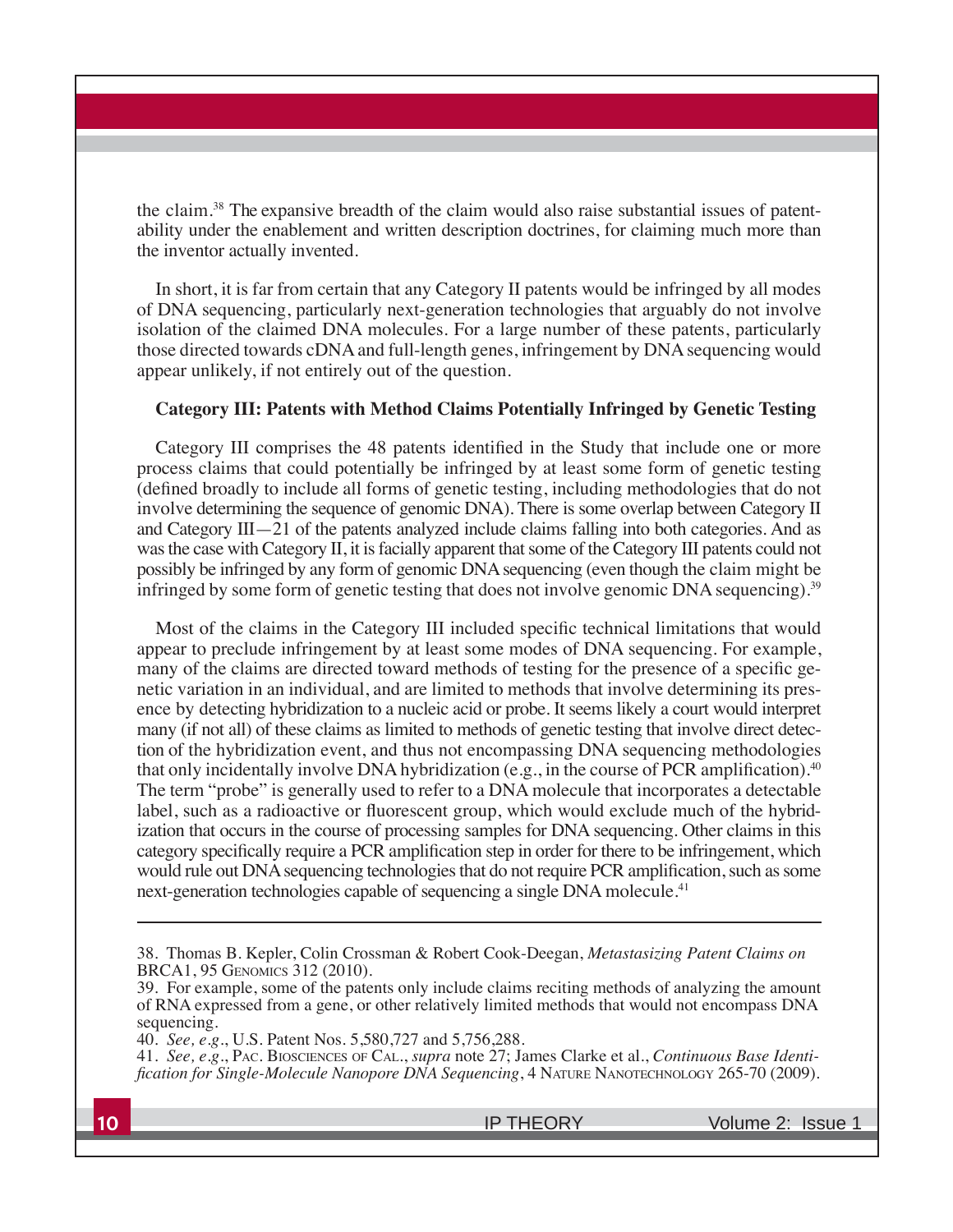On their face, the broadest Category III patents are those with claims that purport to cover detection of a particular genetic variation by any means, without any explicit methodological limitations. A recent article identified broad method claims of this type as the most difficult to design around in genetic diagnostic testing, apparently based on an assumption that they would necessarily be infringed by virtually any mode of diagnostic testing for the claimed genetic variation, regardless of the analytical technique used.42 Notably, of the 533 patents analyzed, I only found twelve that included claims of this nature. This finding suggests that these broad method claims, which some have identified as particularly problematic for genetic testing and genomic sequencing, are actually quite rare, and probably only appear in the relatively few instances in which, at the time the claims are drafted, the gene had been shown to be directly correlated with a medically significant Mendelian phenotype.

There is a good chance that a court would interpret most (if not all) of these twelve patents in a manner that would require not only that an alleged infringer physically determine the sequence of the DNA molecule, but also that the same entity analyze the resulting sequence data for the presence of the claims genetic variation, in order for infringement to occur. For example, in all but one of the twelve patents there is a clause in the claim specifying that the genetic variation "indicates" the presence of a medically significant phenotype, such as, for example, a lower likelihood of being diagnosed with bipolar disorder.<sup>43</sup> In a recent case involving claims directed towards a method of personalized medicine, the court interpreted a very similar "indicates" clause as requiring that a doctor be "warned or notified" of the relevant phenotype in order for there to be infringement.<sup>44</sup>

As a general matter, a finding of infringement requires that all steps in a claimed process are performed by a single entity.<sup>45</sup> In a situation where one entity simply sequences an individual's genomic DNA without recognizing the presence of the genetic variation, and a distinct and independent entity then analyzes the resulting genetic information for the existence of the variation, it might well be the case that no party is liable for infringement. This would occur, for example, under a scenario where one company determines an individual's genomic DNA sequence, and an independent healthcare provider identifies any clinically significant genetic variations that might be present.

Only one of the twelve patents, U.S. patent number 6,432,644, has a broad method claim that does not include a limitation specifying that the presence of the claimed genetic variation "indicates" a likelihood of some specific phenotype. Claim 1 of this patent purports to

<sup>42.</sup> Isabelle Huys et al., *Legal Uncertainty in the Area of Genetic Diagnostic Testing*, 27 NATURE BIOTECHNOLOGY 903 (2009).

<sup>43.</sup> U.S. Patent No. 6,458,541.

<sup>44.</sup> Prometheus Labs., Inc. v. Mayo Collaborative Servs., 628 F.3d 1347 (Fed. Cir. 2010), *cert. granted*, 131 S. Ct. 3027 (2011).

<sup>45.</sup> BMC Res., Inc. v. Paymentech, L.P., 498 F.3d 1373 (Fed. Cir. 2007); Muniauction, Inc. v. Thomson Corp., 532 F.3d 1318 (Fed. Cir. 2008).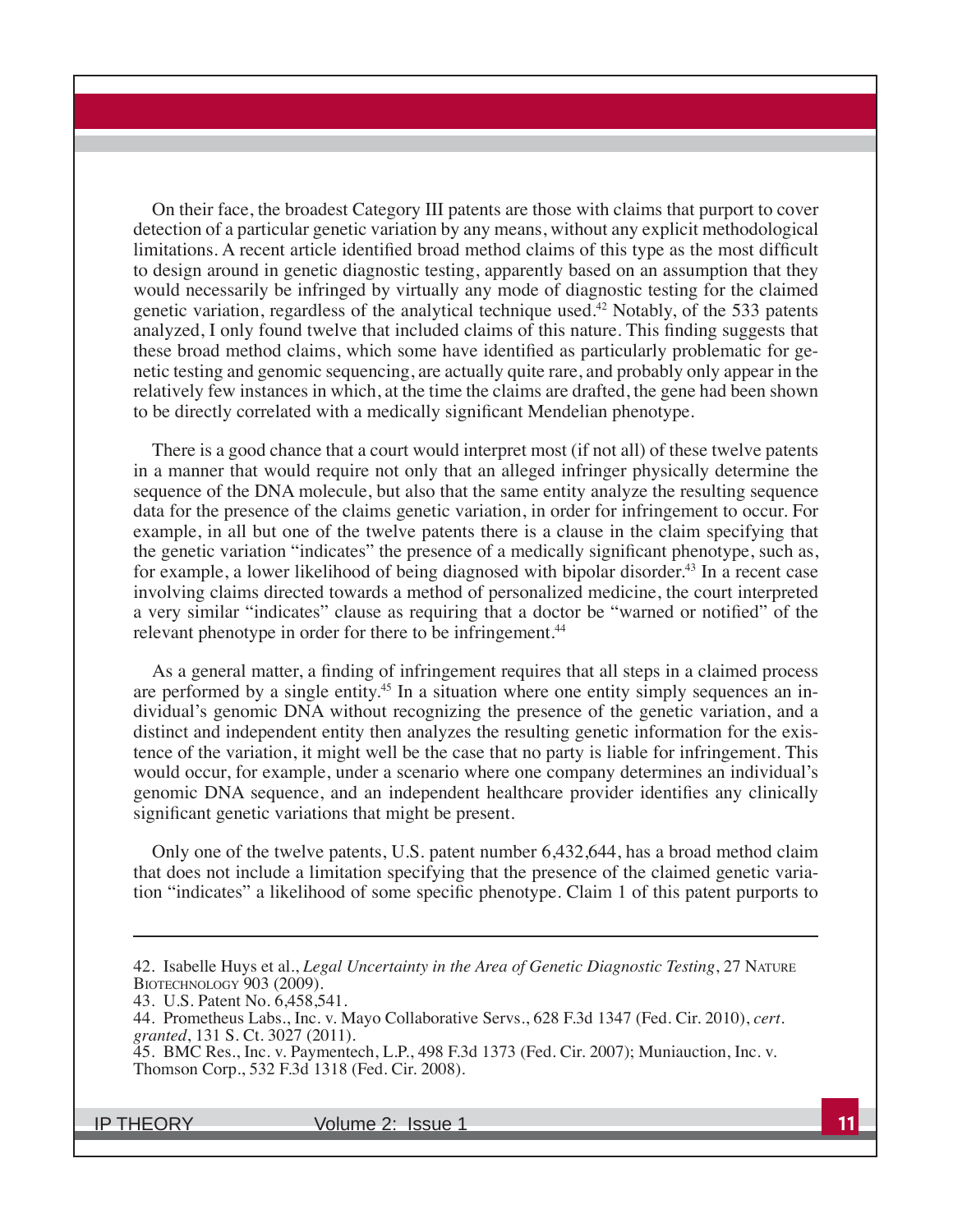claim any "method for diagnosing the presence of a polymorphism in human KCNE1 . . . which causes long QT syndrome wherein said method is performed by means which identify the presence of said polymorphism." Claim 3 of the patent depends from Claim 1 and specifically recites that presence of the polymorphism is determined by sequencing the KCNE1 gene. It is impossible to state with confidence exactly how a court would interpret this claim, but it seems likely that an entity that sequences the KCNE1 gene in the course of sequencing an individual's genome, but does not specifically look for the presence of the polymorphism (which will in any event not exist in the majority of individuals not afflicted by the disease), and thus does not engage in any diagnosis, would not be found infringing.

Furthermore, the broader the Category III method claims are interpreted, the more vulnerable they will be to invalidation, for reasons analogous to those discussed above in connection with broad Category II claims. The Federal Circuit recently provided an example of this in *Billups-Rothenberg, Inc. v. Associated Regional and University Pathologists, Inc.*, 46 which to my knowledge is the first human gene patent case involving an allegation of infringement by genetic testing that has actually resulted in a substantive judicial decision.47 In *Billups-Rothenberg*, the court found all of the asserted claims to be invalid, either because of anticipation by prior art, or for violation of the written description requirement. This is a good example of a point Robert Cook-Deegan and I attempted to make in our amicus brief filed in connection with *AMP v. PTO*—many gene patent claims relevant to genetic testing would face substantial validity issues if their owners ever attempt to enforce them in court.<sup>48</sup> In order to cover all modes of DNA sequencing, these gene patent claims would have to be interpreted very broadly, making them more vulnerable to invalidation. This might be part of the reason why, to date, there has been so little gene patent litigation in the context of genetic testing.

As explained above, method claims that require both analysis of DNA molecules and analysis of DNA sequence would very likely not be infringed by an entity whose only action is limited to analysis of DNA, such as by performing WGS, if that entity does not also engage in analysis of the sequence. By the same token, an entity such as a doctor or genetic counselor who only analyzes the sequence data, without physically sequencing the DNA, is unlikely to be found liable for patent infringement. Significantly, in a recent decision the Federal Circuit explicitly stated that a claim purporting to cover the mere act of thinking about a physiological correlation would be *per se* patent ineligible.<sup>49</sup> This implies that once an individual's genome has been sequenced, an entity (such as a doctor or genetic counselor) could not be found liable for patent infringement for simply analyzing the data. In any event, as a practical matter it is extremely rare, if not unheard of, for a healthcare provider to be directly sued simply for practicing medicine.

<sup>46. 642</sup> F.3d 1031 (Fed. Cir. 2011).

<sup>47.</sup> Holman, *Trends in Human Gene Patent Litigation*, *supra* note 4, at 198-99; Holman, *The Impact of Human Gene Patents*, *supra* note 4.

<sup>48.</sup> Brief of Amici Curiae Christopher M. Holman and Robert Cook-Deegan, *supra* note 36.

<sup>49.</sup> *Prometheus Labs.*, 628 F.3d at 1358.

**<sup>12</sup> IP THEORY** Volume 2: Issue 1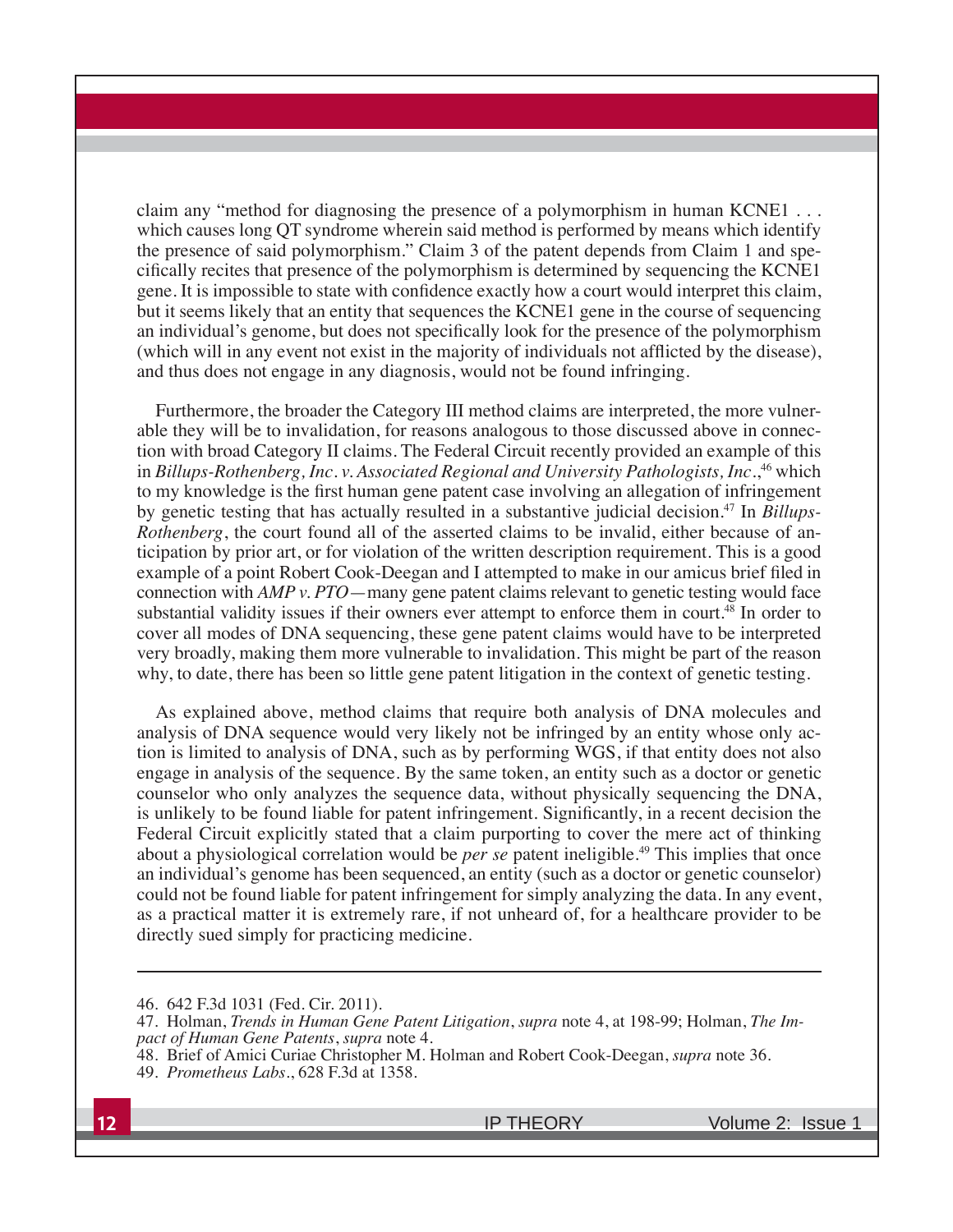As DNA sequencing technology advances, it seems inevitable that an increasing number of individuals will obtain their own genome sequences. My research has led me to conclude that human gene patents will, in all likelihood, not prove a significant impediment to the widespread commercialization and utilization of WGS in the United States. However, if I am wrong, there are mechanisms available for circumventing U.S. patents that could be implemented, such as having DNA sequencing performed outside the United States, or perhaps even on an Indian reservation.<sup>50</sup> Once an individual obtains their own personal genome sequence, it does not appear that patents will pose any obstacle to having the sequence information analyzed. For example, a recent publication reported that with genomic sequence data in hand, one would be able to analyze for BRCA mutations without infringing any patent.<sup>51</sup> Significantly, the Federal Circuit has unambiguously held that importation of data generated by a patented method does not constitute an infringement, so sequence data generated outside the United States could be imported for use and analysis in the United States.<sup>52</sup>

#### **The Jensen & Murray Study Provides No Quantitative Measure of the Extent to Which Genetic Testing Would Infringe Gene Patents**

At this point it should be quite apparent that the Study provides absolutely no basis to infer that  $20\%$ , or for that matter any defined percentage, of human genes are covered by patents that would be infringed by sequencing, studying, or using the gene. To further illustrate this point, note that some of the gene patents identified in the study are directed towards DNA microarrays, which simultaneously employ DNA fragments representing many hundreds or even thousands of distinct human genes.<sup>53</sup> For example, Claim 1 of U.S. patent number 6,500,938 claims "A combination comprising a plurality of polynucleotide probes, wherein said plurality of probes are SEQ ID NOs:1-1490."<sup>54</sup> This patent claim does not recite any full-length gene sequence, only specific probes derived from portions of cDNA fragments representing distinct human genes.

Significantly, the claim would only be infringed by a product comprising a specific combination of all 1490 unique probes, e.g., as components of a microarray. If even one of these probes is missing, the product would not infringe the claim. In fact, different probes capable of identifying the exact same genes could be used as substitutes without infringing, as long

<sup>50.</sup> Specialty House of Creation, Inc. v. Quapaw Tribe, No. 10-CV-00371 (N.D. Okla. Jan. 27, 2011) (Indian tribe enjoys sovereign immunity from patent infringement suits).

<sup>51.</sup> Steven L. Salzberg & Mihaela Pertea, *Do-It-Yourself Genetic Testing*, 11 GENOME BIOLOGY 404 (2010).

<sup>52.</sup> Bayer AG v. Housey Pharms., Inc.,340 F.3d 1367 (Fed. Cir. 2003).

<sup>53.</sup>This was explicitly pointed out by Jensen and Murray in their *Supporting Online Material*, *supra* note 9.

<sup>54.</sup> For another example, see U.S. Patent No. 6,607,879 (Claim 1: "A composition comprising a plurality of cDNAs for use in detecting the altered expression of genes in an immunological response, wherein said plurality of cDNAs comprises SEQ ID NOs:1-1508 or the complete complements thereof.").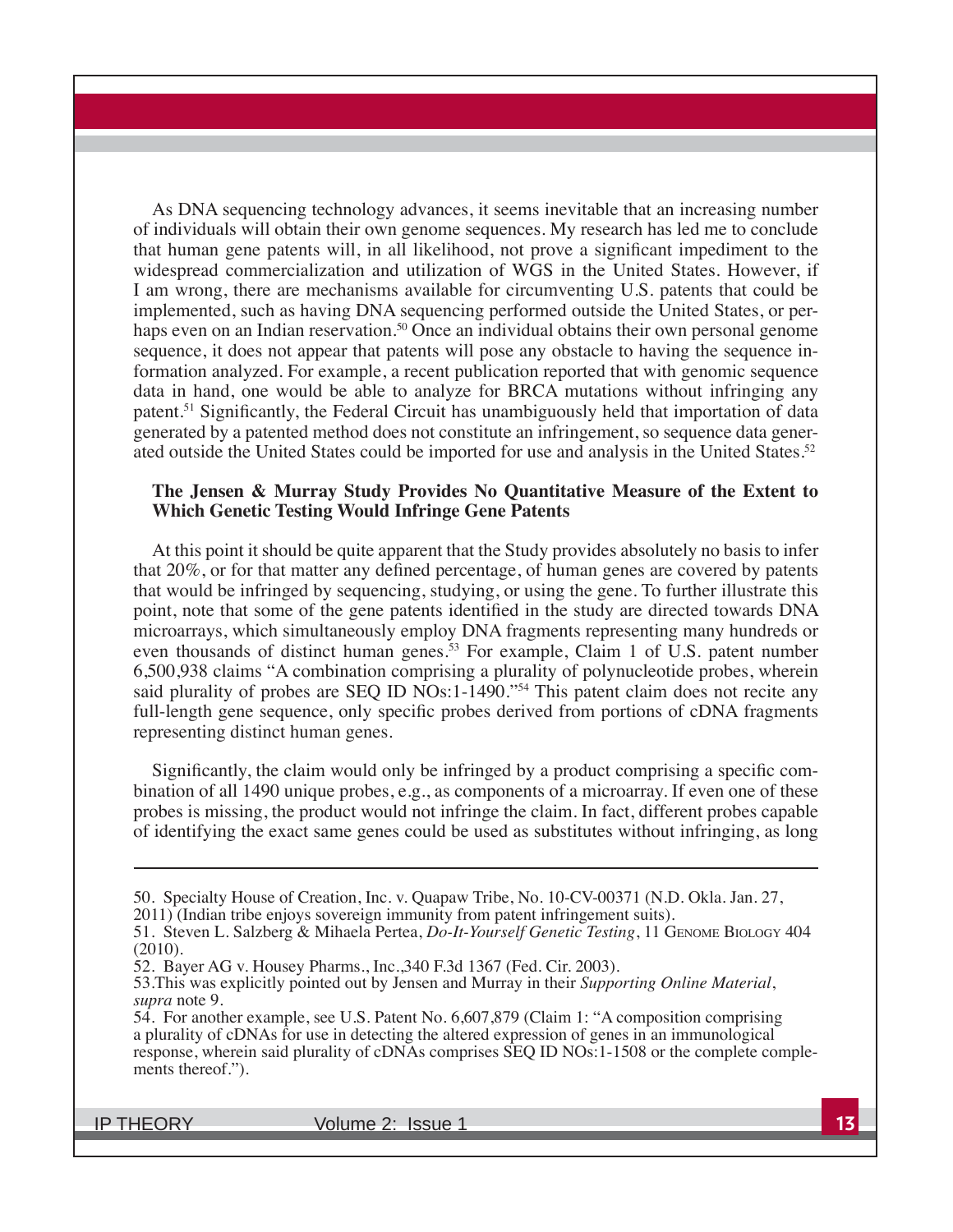as the specifically claimed probes are not used in the specific combination defined by the patent claim. It would be absurd to suggest that this patent claim confers ownership of these 1490 genes. In particular, this patent has absolutely no implications for WGS, or for the vast majority of research or diagnostics uses of these genes.

Bear in mind that the Study's conclusion that 20% of human genes are mentioned in U.S. patents is based entirely on the fact that the authors found 4382 human genes that were mentioned in patent claims (which represented about 20% of known human genes at that time). Thus, this single microarray claim, by virtue of the fact that it mentions probes representing up to 1490 human genes, could independently account for up to one third of the human genes identified by Jensen and Murray as "mentioned" in patent claims.

Another factor undercutting an assumption that 20% of genes are patented is the fact that a large percentage of the patents identified in the Study are no longer in force. Some of the patents identified in the Study have already reached the end of the statutory term—as of April 2011, the 15 oldest patents had already expired, and many more will join them over the next several years. In addition, as of April 2011, 30% of the remaining patents in the data set have been terminated because the patent owners have failed to pay the necessary fees to maintain them in force.<sup>55</sup>

### **The Incyte Patents**

The Study identified Incyte Pharmaceuticals/Incyte Genomics ("Incyte"), a company founded around a platform technology for identifying and sequencing cDNA molecules, as the top gene patent assignee. According to Jensen and Murray, Incyte's "IP rights cover 2000 human genes," which would represent close to half of the genes identified in the Study as "explicitly claimed as U.S. IP."56 Thus, it would be informative to look closer at these patents which form much of the basis for the Myth.

A search of the USPTO Public PAIR system<sup>57</sup> conducted on April 11, 2011, showed that only 37 of the 398 Incyte patents flagged in the Study are still in force—the others have all expired because of Incyte's failure to pay the necessary maintenance fees. The claims in the Incyte patents are directed primarily to recombinant use of the gene for the expression of the encoded protein. Apparently, the main value Incyte saw in patenting genes was the potential that someday the protein encoded by the gene might prove commercially significant, such as would be the case if the protein were to be approved for use as a biologic drug. When this failed to materialize, they made a rational decision to forgo paying the relatively modest

<sup>55.</sup> Patent owners are required to pay maintenance fees periodically after the patent issues, and if they fail to do so the patent expires, although there are mechanisms for reviving expired patents in some instances where failure to pay the maintenance fee was unintentional or unavoidable. 35 U.S.C. § 41 (2006).

<sup>56.</sup> Jensen & Murray, *supra* note 7.

<sup>57.</sup> *Patent Application Information Retrieval*, U.S. PATENT & TRADEMARK OFFICE, http://portal. uspto.gov/external/portal/pair.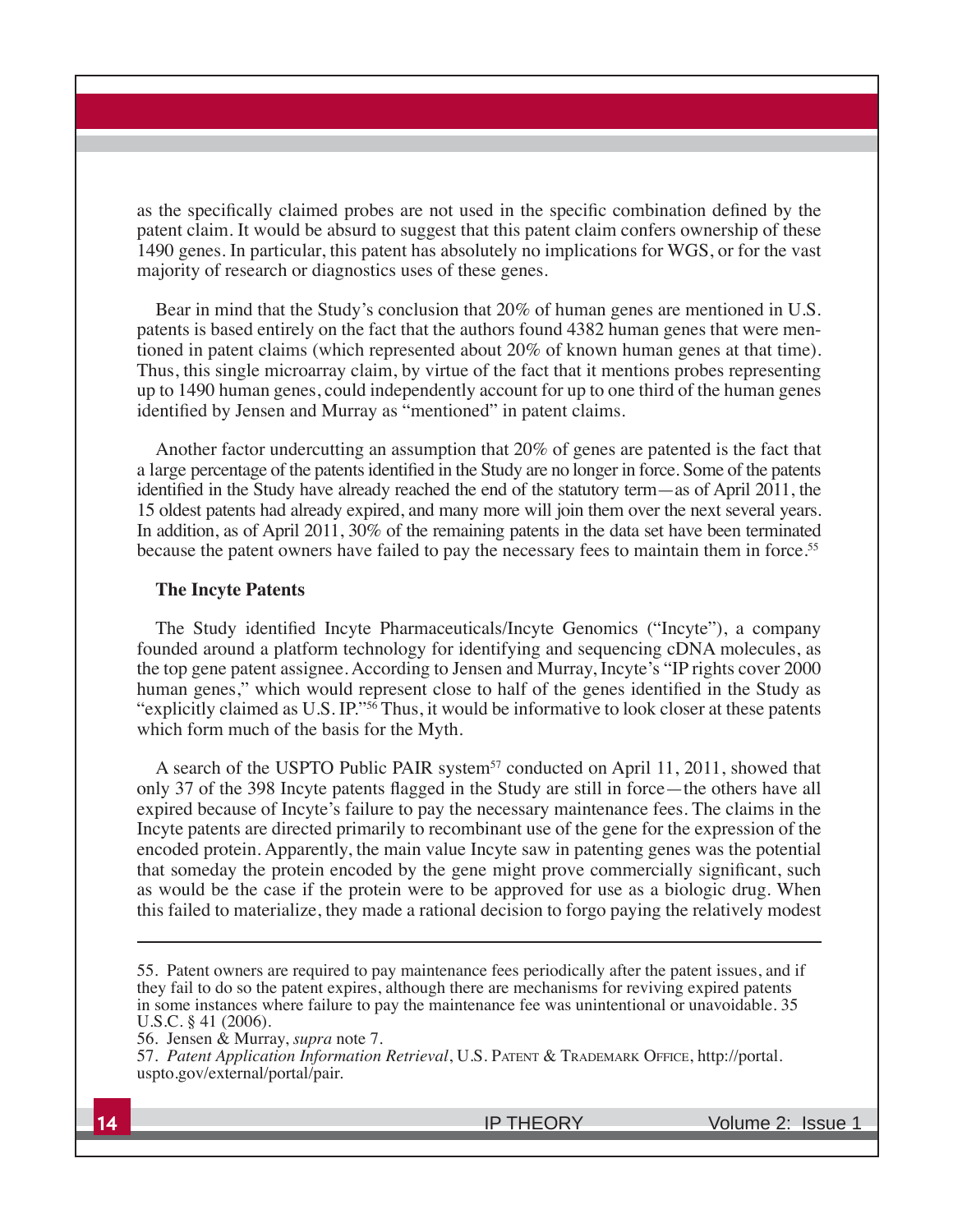maintenance fees required to keep the patents in force. This implies that Incyte concluded (correctly in my view) that most of its human gene patents would not cover other commercially significant uses of the genes, such as diagnostic testing or WGS.

My review of many of the other gene patents identified by the Study suggest that this is generally the case; most appear to have been written with protein production in mind, and very few include claims drafted in a manner likely to encompass DNA sequencing. Some of the owners of these patents have probably continued to maintain these patents because it is easier to pay the relatively nominal maintenance fees than to thoroughly assess the value of their patents. But because of the sheer number of gene patents owned by Incyte, the cost of maintaining them became significant, which might explain why the company has been much more aggressive in cutting its losses than gene patent owners as a whole.

#### **Policy Implications**

A recent *Science* article on gene patents reported that a lawyer for a company developing multiplex genetic diagnostic tests initially feared that his company would need to spend \$35 million in legal fees investigating whether their technology would infringe gene patents. However, after he had "fully analyzed the patents on a handful of genes that [his company] might use, he was encouraged, finding plenty of room to operate."<sup>58</sup> His experience is very consistent with my findings—although many patents have issued with claims mentioning human genes, in actuality few if any are likely to prove substantial impediments to WGS and other forms of multiplex genetic testing.

As alluded to by Judge Moore during oral arguments before the Federal Circuit in *AMP v. PTO*, a decision by the court that results in the wholesale invalidation of gene patents would raise serious policy concerns by disrupting the expectations of investors in biotechnology, who have relied upon the PTO's long-standing practice of allowing gene patents.<sup>59</sup> Gene patents have played an important role in incentivizing biotechnology investment for many years, and to date there appears to be no compelling evidence that they have substantially impeded access to genetic diagnostic testing, as noted in a recent Report commissioned by the Secretary of Health and Human Services.<sup>60</sup> For example, with respect to the Myriad BRCA test, the Report states that "one surprising finding from the case studies was that the per-unit price of the full-sequence BRCA test, which often is cited as being priced very high, was actually quite comparable to the price of other full-sequence test done by polymerase chain reaction (PCR), at both nonprofit and for-profit testing laboratories."

<sup>58.</sup> Kean, *supra* note 6, at 530-31.

<sup>59.</sup> Oral Argument, *supra* note 1.

<sup>60.</sup> NAT'L INSTS. OF HEALTH, REVISED DRAFT REPORT ON GENE PATENTS AND LICENSING PRACTICES AND THEIR IMPACT ON PATIENT ACCESS TO GENETIC TESTS (Feb. 5, 2010), *available at* http://oba.od.nih.gov/ oba/SACGHS/SACGHS%20Patents%20Report%20Approved%202-5-20010.pdf; *see also* Brief of Amici Curiae Christopher M. Holman and Robert Cook-Deegan, *supra* note 36.